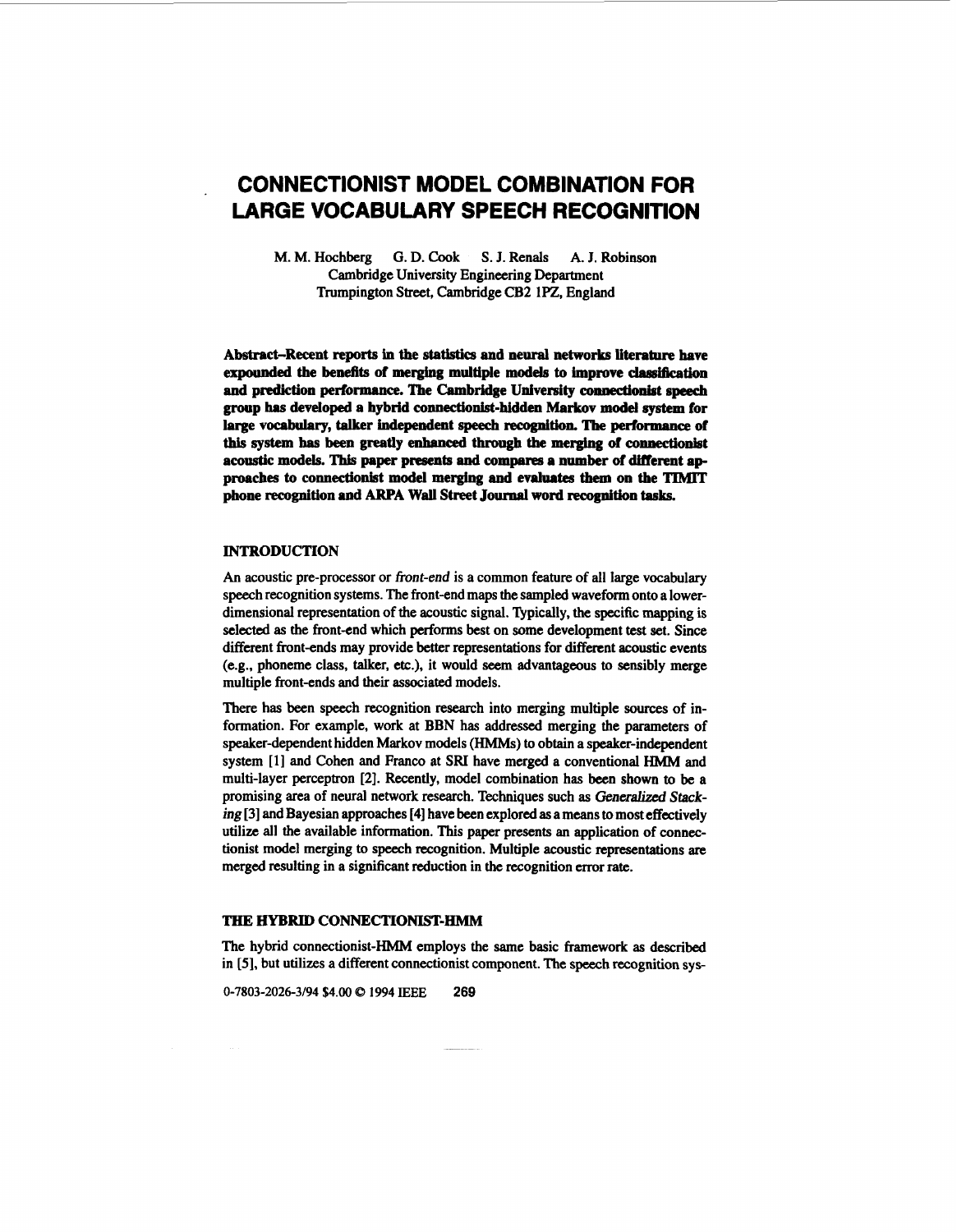tem uses a recurrent network to map a sequence of acoustic vectors to a sequence of posterior phone probabilities. The network outputs **are** used **as** estimates of the observation probabilities within an HMM framework, i.e., **the** observations **are** considered **as** a stochastic process on **a** non-observable, first-order Markov chain. Given new acoustic data and the connectionist-HMM framework, the maximum a posteriori phone or word sequence is then extracted using standard Viterbi decoding techniques.

The basic acoustic modeling system is illustrated in Figure 1. At each 16ms frame, an acoustic vector,  $u(t)$ , is presented at the input to the network along with the previous state vector,  $x(t - 1)$ . These two vectors are passed through a single-layer, fully-connected, feed-forward network to give the output vector, *y(t),* and the next state vector, *x(t).* Forward acoustic context is modeled by expanding **the** input vector to cover additional frames and by delaying the target. The **state** vector provides the mechanism for modeling the dynamics of the acoustic signal in various contexts.



Figure 1: The recurrent net used for phone probability estimation.

Each output channel corresponds to a particular phone in the phone set. The use of the **softmax** nonlinearity for the output nodes with the crossentropy training criterion implies that the outputs *can* **be** considered estimates of the posterior probability of the phones given the (local in time) acoustic **data. This** network is **trained** by back-propagation through time. (A more complete description of **the** network may be found in *[6].)* 

# **THE MODELS**

**Because** the goal of **this** work is to reduce the recognition error rate through merging multiple recurrent networks, it is important that each portion of **the speech** signal can be modeled by at least one of the individual networks. In **the** experiments presented here, the parameters for each network are estimated on the same speech **data,** but processed with different front-ends. *'ho* successful spectral representations have been found to be a *20* channel mel-scaled filter bank with voicing features **[7]** and 12th order cepstral coefficients derived from perceptual linear prediction **[8]. The** filter bank and cepstra **are** referred to in **this** paper **as** MEL.+ and **PLP,** respectively. In addition, **because** the recurrent network is time asymmetric, training the network to classify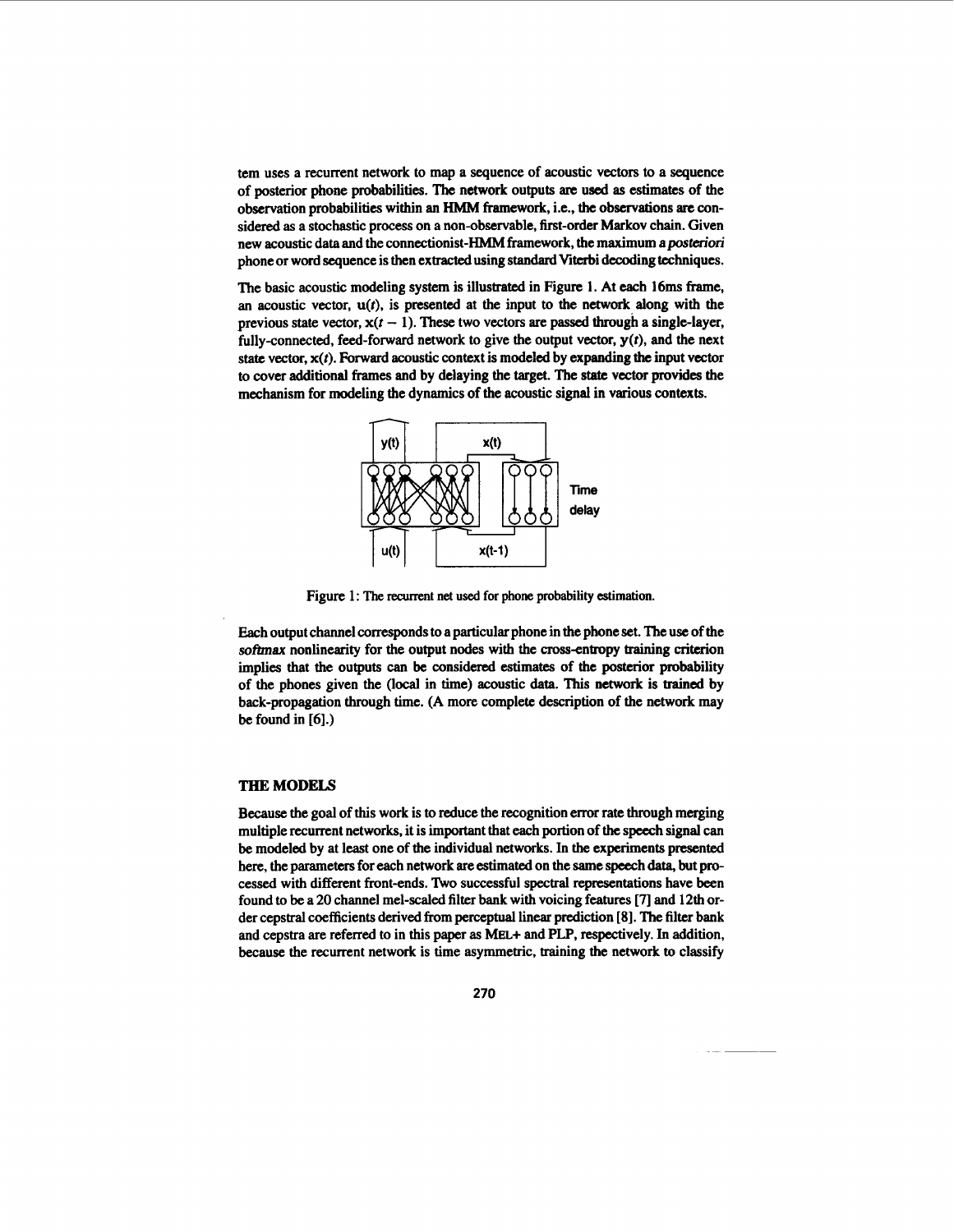forward in time will result in different dynamics **than** training to classify backwards in time. Based on the above considerations, four networks were constructed from the possible representations; FORWARD MEL+, BACKWARD MEL+, FORWARD PLP, and **BACKWARD** PLP.

## **MODEL COMBINATION**

#### **Probability Domain Merging**

The most straightforward approach to merging the recurrent networks is through a linear combination of the model outputs. In the most general framework, the merged estimak of the posterior probability **of** phone *i* given the acoustic **data** up **to** time *t* is given by

$$
y_i(t) = \sum_{k=1}^{K} \beta_{ik} y_i^{(k)}(t)
$$
 (1)

where  $y_i^{(k)}(t)$  is the estimate of the kth model and  $\beta_{ik}$  are the merging weights. Note that the weights can be dependent on the input data, e.g.,  $\beta_{ik} = \beta_{ik}(u(t))$ . Sufficient conditions on the **fls to** guarantee a statistical interpretation of **the output** are **that**  they are *tied* across phones (i.e.,  $\beta_{ik} = \beta_k$ ), sum-to-one (i.e.,  $\sum_k \beta_{ik} = 1$ ), and are *non-negative.* With these conditions, the merged output will meet the **constraints**  needed for interpretation of the output **as** the posterior phone probabilities. *As* is seen in **the** results section, relaxing these constraints does not necessarily lead **to**  poorer performance.

## **Log-Probability Domain Merging**

**For** computational reasons, the mapping of the phone probabilities into recognized word strings is usually performed in **the** log-probability domain. This **has** led to experiments evaluating merges performed after the conversion of the network output **to** the log domain, i.e.,

$$
\log y_i(t) = \sum_{k=1}^{K} \beta_{ik} \log y_i^{(k)}(t). \tag{2}
$$

With **this** approach, it is difficult to assign **a** probabilistic interpretation **to the** merged outputs. However, if the models are assumed to **be** independent, then the **estimated**  joint likelihood of the different **data** is proportional to the product (or sum in the log-domain) of the network outputs.

## **Merge Criteria**

Given **the** connectionist-HMM framework, there **are** number of different approaches to determine the *Bs.* In all **cases** where training **data** was required **to** learn **the** *merge*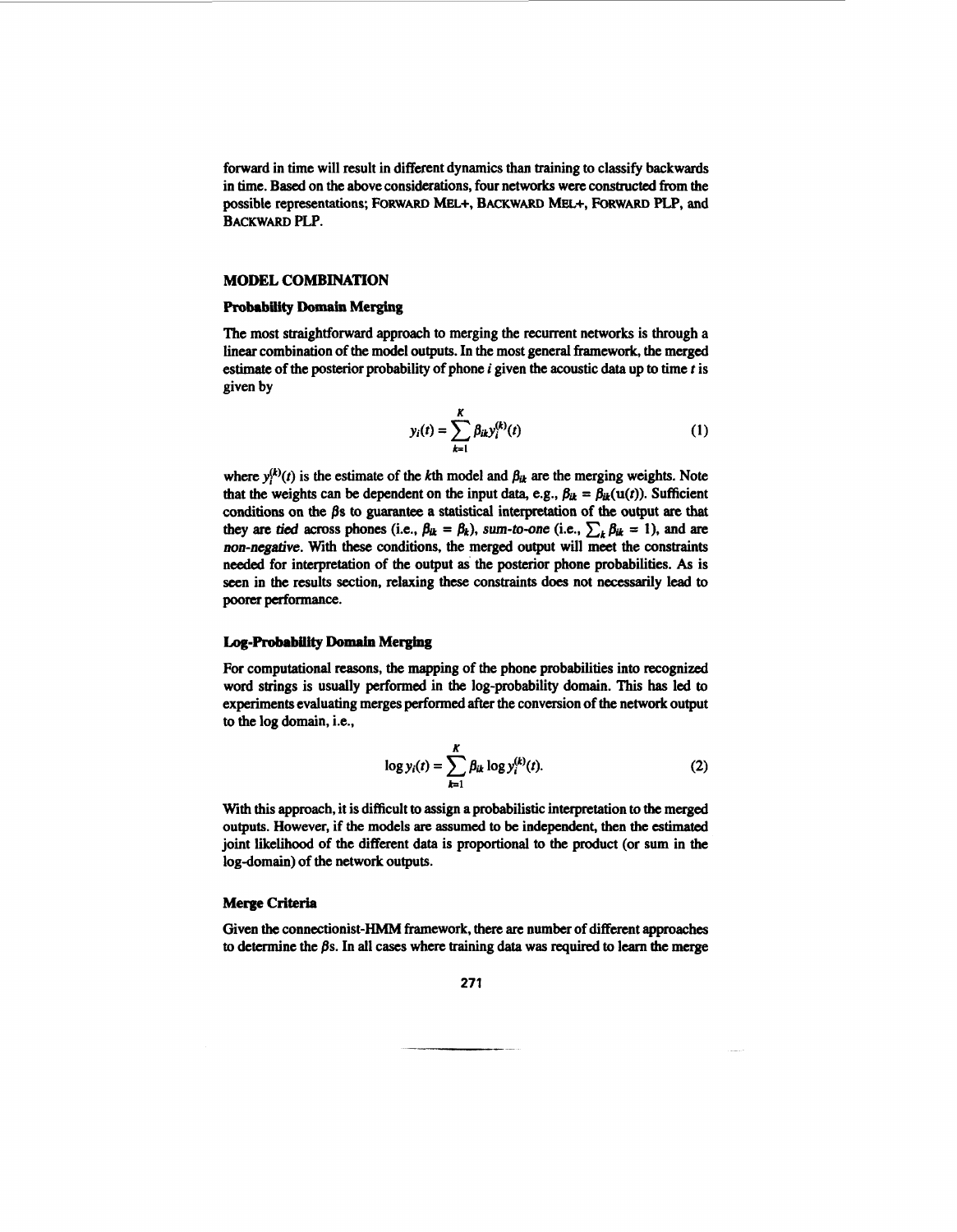parameters, the data was taken from an independent development set. Although the amounts of data in the training set was quite large, **this** approach was taken to further **reduce** the chance of obtaining a merge with substantial bias.

**Uniform.** The first attempt at combining networks assumed the merge weights were independent of the data with uniform probabilities, i.e.,  $\beta_{ik} = 1 / K$ . This approach maintains the probabilistic interpretation of the merged output in the probability domain. Good initial results using this simple merging approach [9] has led to the evaluation of more complex merging techniques.

**Linear Regression.** Recent work has shown that merging regression predictors through linear regression (referred to **as** *Stacked* Regressions) produce an estimator that is better than any of the individual estimates **[lo]. The** regression approach determines the  $\beta s$  through minimizing the sum-squared error

$$
\sum_{i} \sum_{i} \left( \hat{y}_i(t) - \sum_{k=1}^{K} \beta_{ik} y_i^{(k)}(t) \right)^2 \tag{3}
$$

on a development set. Here,  $\hat{y}$  is the desired target and the regression parameters,  $\beta_{ik}$ , are assumed to be fixed after training. In [ **101,** Breiman fouqd that constraints on the /h improved performance. In **this** paper, the regression merging is evaluated with and without constraints such that the merge weights are tied **across** models and/or sum-to-one. It was rarely found that any of the merge parameters were ever less than zero.

**Mixture of Expert& This** framework *(see* Figure **2)** employs a gating network to determine data-dependent merge parameters. The approach is equivalent **to Jordan**  and Jacob's mixture of experts [11] with fixed experts. The data-dependent merging coefficients can be determined by maintaining **a** probabilistic interpretation and employing the expectation-maximization **(EM)** algorithm **[12]**. Let  $U = \{u(t)\}\)$ the set of acoustic training data for each frame and let  $C = \{c(t)\}\$  be the corresponding phone. Assuming each frame is independent results in the likelihood  $L(U)$  given as

$$
L(U) = p(U|C, Y) = \prod_{i=1}^{T} p(u(t)|c(t), y^{\mathcal{M}}(t))
$$
 (4)

where  $Y = \{y^{\mathcal{M}}(t)\}\)$  represents the outputs of all the models, i.e,  $y^{\mathcal{M}}(t) = \{y^{(m)}(t)\}\$ . The merging comes about by assuming that  $p(u(t)|c(t), y^{\mathcal{M}}(t))$  is a mixture density of **the** form

$$
p(\mathbf{u}(t)|c(t), \mathbf{y}^{\mathcal{M}}(t)) = \sum_{k=1}^{K} p(\mathcal{M}_k|c(t), \mathbf{y}^{\mathcal{M}}(t)) p(\mathbf{u}(t)|\mathcal{M}_k, c(t), \mathbf{y}^{\mathcal{M}}(t))
$$
 (5)

where  $M_k$  represents the *k*th model. Here, the mixing coefficients  $p(M_k|i, y^M(t)) =$  $\beta_{ik}(\mathbf{u}(t))$ . As in [11], a generalized linear model is used as the gating network to compute  $\beta_{ik}(\mathbf{u}(t))$ .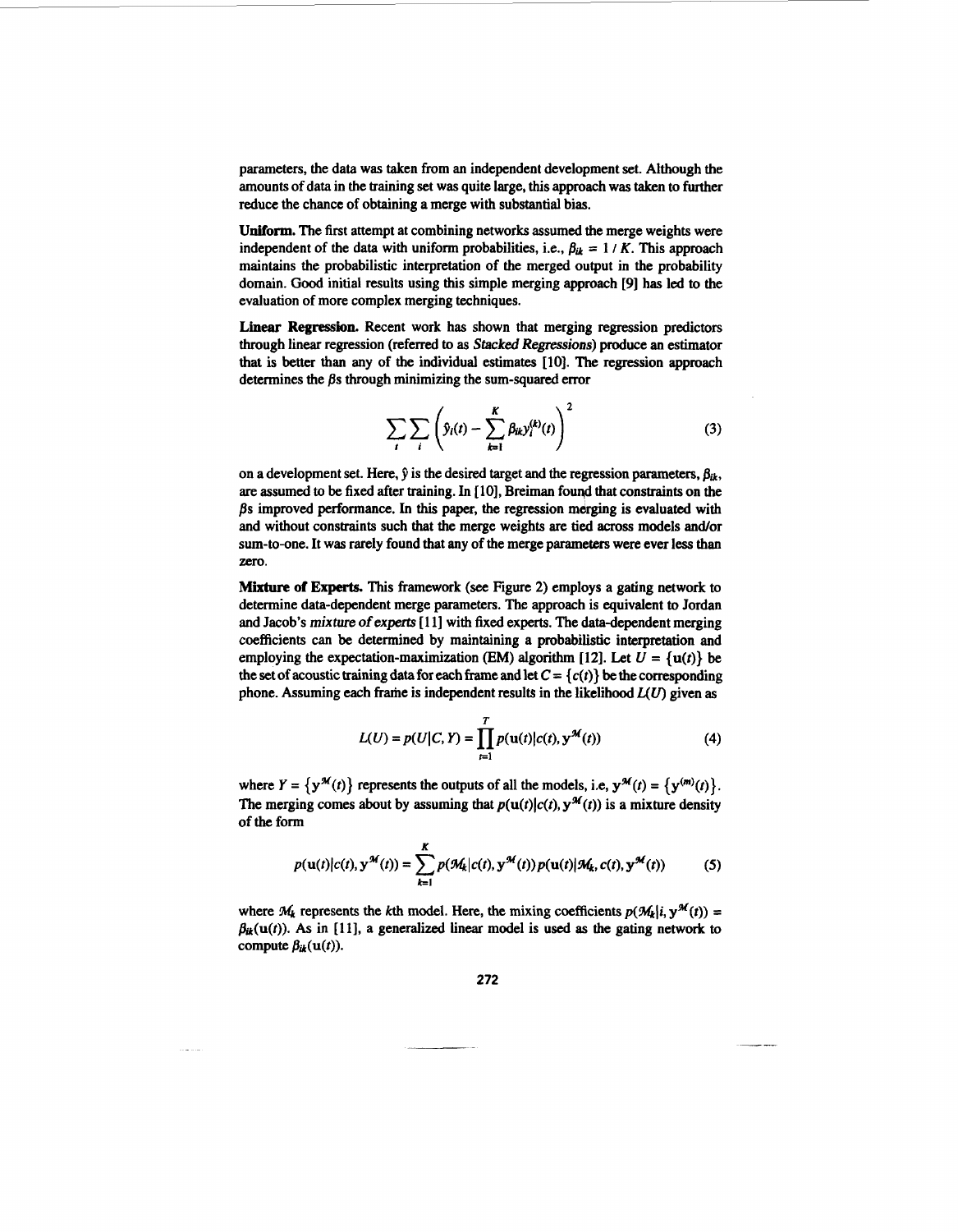

Figure **2: Mixture-of-experts framework.** 

The generalized EM algorithm **[I21** is an iterative approach used to compute the maximum likelihood estimates of the gating network parameters. Each iteration applies two conceptual steps. The E-step computes the posterior probability of each model

$$
p(M_k|u(t), c(t)) = \frac{\beta_{ik}(u(t))y_{c(t)}^{(k)}(t)}{\sum_{n=1}^{K} \beta_{in}(u(t))y_{c(t)}^{(n)}(t)}
$$
(6)

for each pair  $\{u(t), c(t)\}\$  in the development set. The M-step estimates the parameters of the generalized linear model using the Ileratively &-weighted Least **Squares**  procedure (IRLS) [11] with  $u(t)$  as the inputs and  $p(M_k|u(t), c(t))$  as the desired outputs. **This** procedure results in a method for learning **the** parameters of **the** gating network for each phone. The procedure insures that the merging weights do sum-toone.

The standard mixture of experts approach has the weights tied across models. **This** is accomplished by assuming  $p(\mathcal{M}_k|c(t), \mathbf{u}(t)) = p(\mathcal{M}_k|\mathbf{u}(t))$  and results in many fewer free parameters. **A** variation of **this** approach is to replace the input of the gating network with the output of one of the networks. In the experiments **described** later in the paper, the gating network inputs were either three contiguous **frames** of the acoustic feature vector or a single frame of a network output.

In addition to the above variations, the case where there **are** no inputs was also considered. In this case, the gating network outputs constant values and the EM algorithm [ **121** specifies **an** iterative solution for the maximum likelihood coefficients. The parameter update equation becomes simply

$$
\hat{\beta}_{ik} = \frac{1}{T} \sum_{t=1}^{T} \frac{\beta_{ik} y_i^{(k)}(t)}{\sum_{n=1}^{K} \beta_{in} y_i^{(n)}(t)} \delta_{c(t),i}
$$
(7)

**273**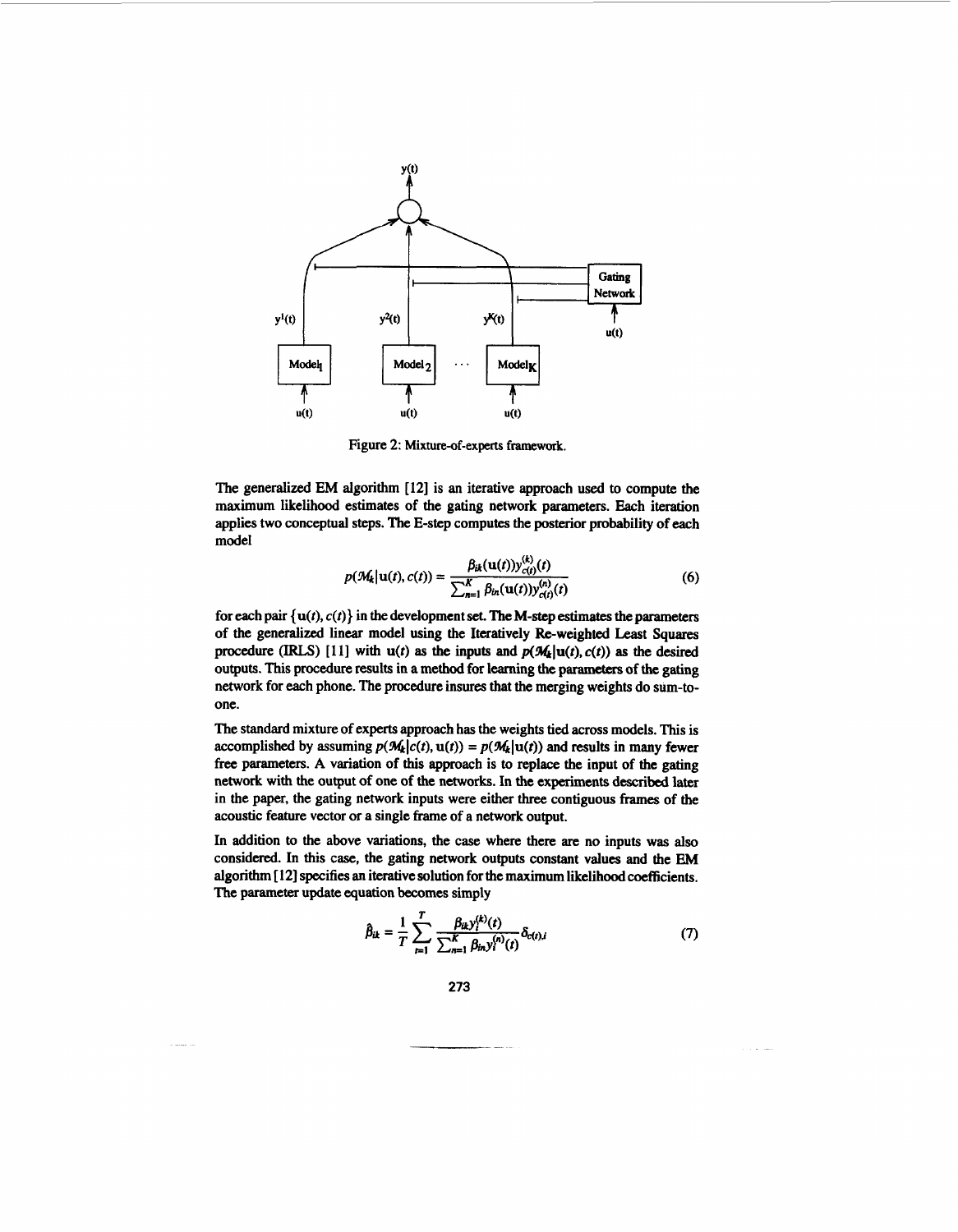where  $\hat{\beta}$  represents the updated estimate and  $\delta$  is the Kronecker delta function.

# **EXPERIMENTAL RESULTS**

#### **Recognition Tasks**

"E TIMIT is one of the **standard** speech corpora for **the** evaluation of phone recognition systems. It is divided into **462** training speakers and **168** test **speakers.**  Each speaker utters two calibration sentences and eight sentences **that** *are* used in these evaluations, giving a training set **of 3696** sentences and **1344** test sentences. In the experiments described here, **1152** of the test sentences were used for **cross**validation estimation of the merging parameters **and 192** (the core test) sentences were used for testing.

**Wall Street Journal.** The Wall Street Journal (WSJ) is the current ARPA largevocabulary recognition task. The training data used was the **short-term speakers**  from the WSJO corpus consisting of **84** speakers uttering a **total** of **7,200** sentences. The November **1993** spoke **5** development test data was used for estimation of the merging parameters. **This** data was collected from **10** talkers and **216** sentences using a Sennheiser microphone. Results *are* **reported** for the November **1993 spoke 6**  development test. **This** *test* **has 202** sentences **from the** same **10 talkers as spoke** *5.*  The test **are** from a closed *5,000* word, non-verbalized punctuation **vocabulary** using the standard bigram language model [ **131.** 

## **Results and Analysis**

Tables **1 and 2** show **the** TIMIT and WSJ results for the various approaches **to** model merging. In the tables, frame *rate* is the classification rate of the merged system on the development **data,** emr rate is **the** phone or word recognition error rate on the test **set** computed **as** 

$$
100 \times \frac{\text{\# insertions + # deletions + # substitutions}}{\text{\# phones}}
$$
 (8)

and *improvement* is measured relative *to* **the** average error rate. For **the ExpEwrs**  merges, **Amus., PROB.,** MEL+, and **PLP** indicate the type of inputs *to* the gating network. For the **TIMIT** experiment, only the **FORWARD** AND **BACKWARD MEL+** front-ends were merged.

The tables clearly show the benefits of model merging. Each of **the** networks trained on different front-ends have similar performance, but the frame rate is substantially improved by merging the network outputs. **This** improvement is **reflected** in **the** mr rate by a reduction of 9% and **27%** for the TIMIT **and WSJ tasks,** respectively. For both **tasks,** the simple uniform merging accounts for **most** of **the** impvement and **the** best results were achieved by merging in the log-probability domain.

For the regression merge approach, not much variation in either **the** frame rate or the recognition error rate is **observed across** the different **types** of constraints.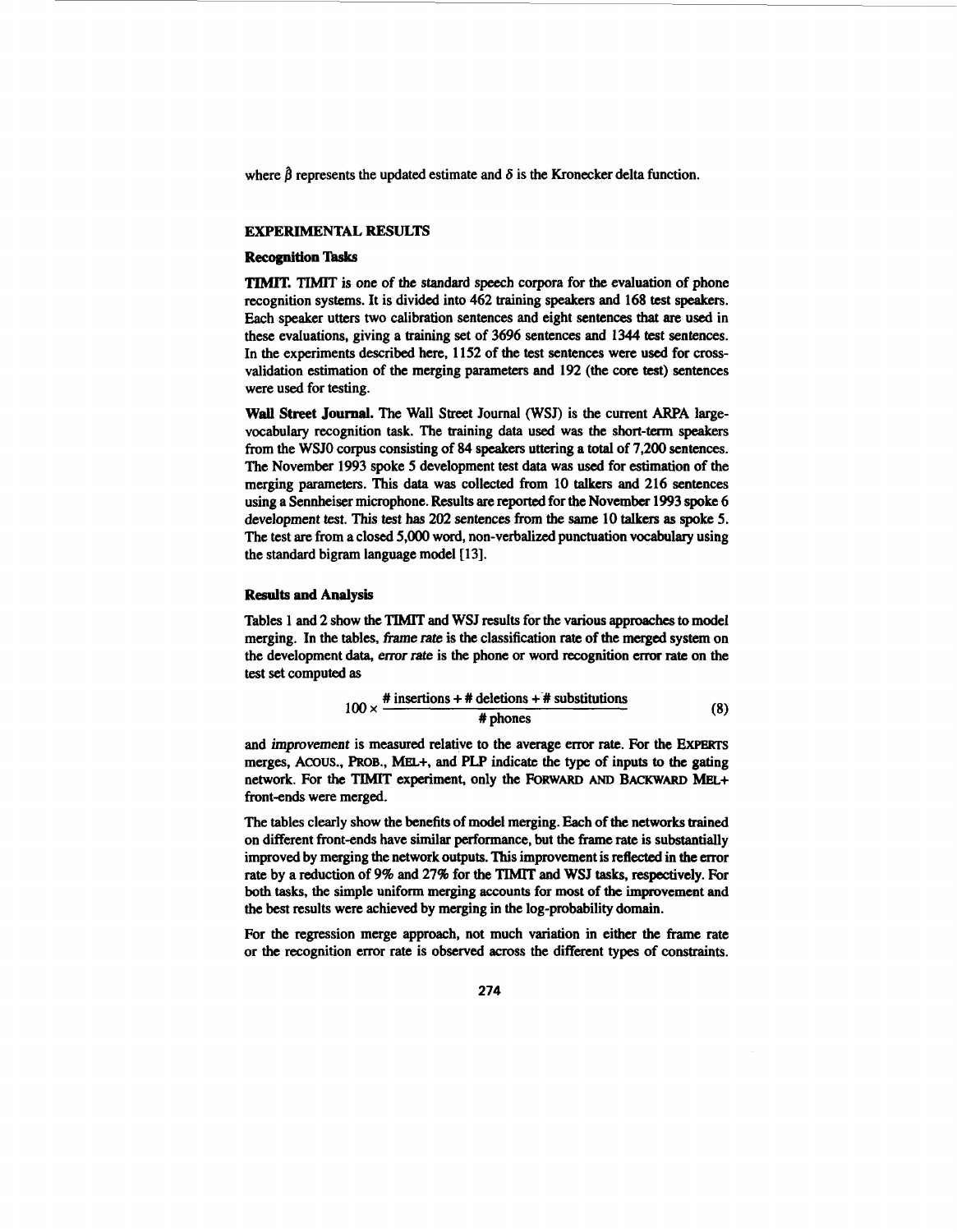| Merge Type              | <b>Constraints</b> | Frame Rate % | Error Rate % | Improv. % |
|-------------------------|--------------------|--------------|--------------|-----------|
| <b>FORWARD ONLY</b>     |                    | 65.9         | 31.7         |           |
| <b>BACKWARD ONLY</b>    |                    | 65.7         | 31.8         |           |
| <b>AVERAGE</b>          |                    | 65.8         | 31.8         |           |
| <b>UNIFORM</b>          | Tied, Sum          | 69.3         | 29.4         | 7.5       |
| <b>UNIFORM (LOG)</b>    | Tied               | 69.2         | 29.0         | 8.8       |
| <b>REGRESSION</b>       | Tied. Sum          | 69.3         | 29.3         | 7.9       |
| <b>REGRESSION</b>       | Sum                | 69.3         | 29.3         | 7.9       |
| REGRESSION              | Tied               | 69.3         | 29.1         | 8.5       |
| <b>REGRESSION</b>       |                    | 69.7         | 29.3         | 7.9       |
| <b>EXPERTS (ACOUS.)</b> | Tied, Sum          | 69.3         | 29.2         | 8.2       |
| <b>EXPERTS (ACOUS.)</b> | Sum                | 69.5         | 29.4         | 7.5       |
| <b>EXPERTS (PROB.)</b>  | Tied, Sum          | 69.4         | 29.1         | 8.5       |
| <b>EXPERTS (PROB.)</b>  | Sum                | 69.0         | 29.5         | 7.2       |

**Table** 1: TIMIT **phone recognition results for different merge approaches. Frame rate is computed on development data and mr rate is computed on** test data.

| Merge Type           | <b>Constraints</b> | Frame Rate % | Error Rate % | Improv. % |
|----------------------|--------------------|--------------|--------------|-----------|
| FORWARD MEL+         |                    | 78.1         | 15.0         |           |
| <b>FORWARD PLP</b>   |                    | 76.6         | 15.1         |           |
| <b>BACKWARD MEL+</b> |                    | 73.8         | 15.5         |           |
| <b>BACKWARD PLP</b>  |                    | 76.1         | 14.4         |           |
| <b>AVERAGE</b>       |                    | 76.2         | 15.0         |           |
| <b>UNIFORM</b>       | Tied, Sum          | 82.5         | 11.4         | 24.0      |
| Uniform (Log)        | Tied               | 82.8         | 11.0         | 26.7      |
| <b>REGRESSION</b>    | Tied, Sum          | 82.5         | 11.5         | 23.3      |
| <b>REGRESSION</b>    | <b>Sum</b>         | 82.8         | 11.3         | 24.7      |
| REGRESSION           | Tied               | 82.6         | 11.7         | 22.0      |
| <b>REGRESSION</b>    |                    | 83.1         | 11.4         | 24.0      |
| EXPERTS (MEL+)       | Tied, Sum          | 82.7         | 11.4         | 24.0      |
| <b>EXPERTS (PLP)</b> | Tied, Sum          | 82.7         | 11.4         | 24.0      |

**Table** 2: **WSJ** word **recognition results for different merge approaches. Frame** rate **is computed on development data and error rate is computed on** test **data.** 

275

 $\sim$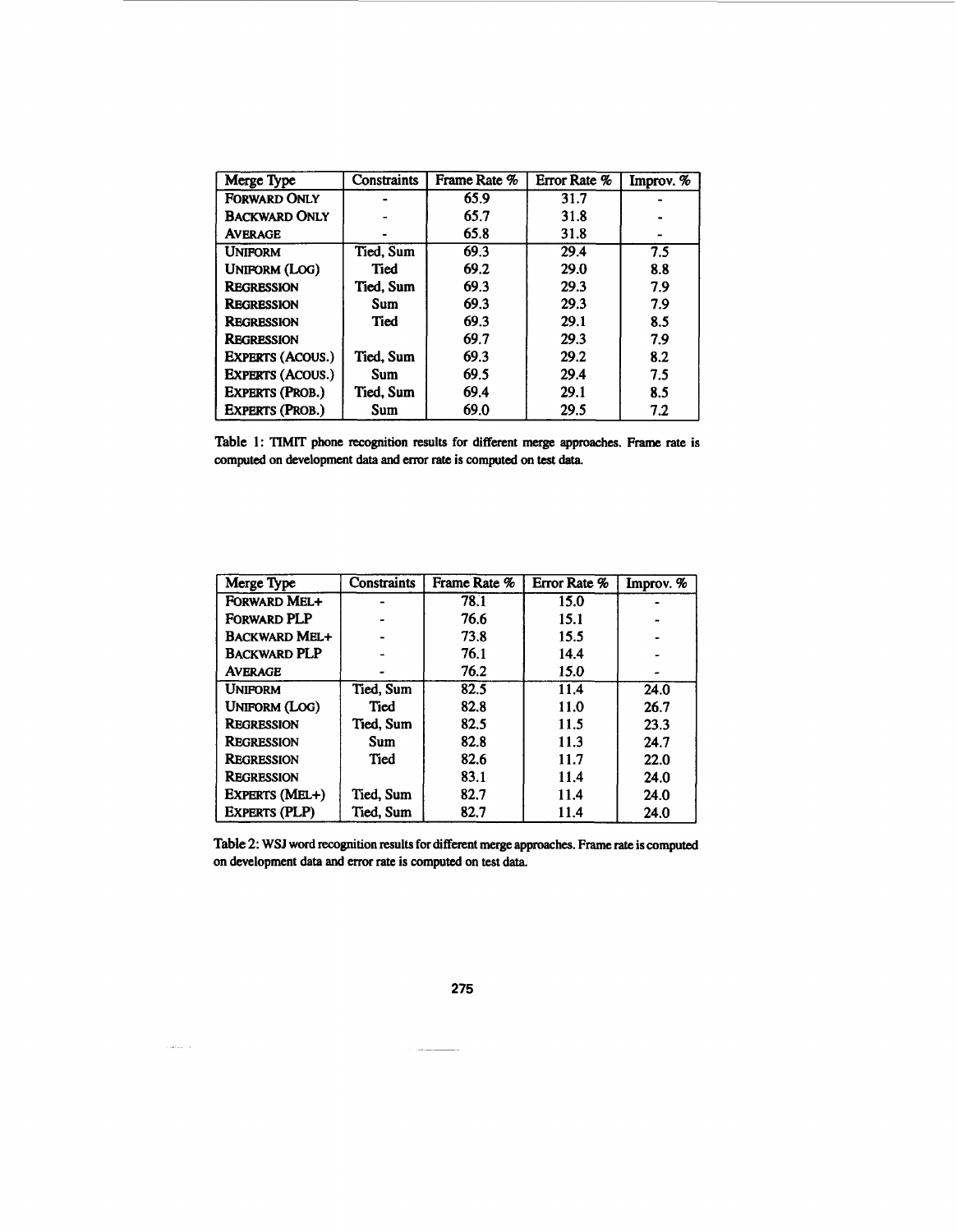This indicates that over-fitting of the training data does not seem to be a problem. Examination of the sum-squared error obtained from *(3)* in **the** merge **process also**  shows little variation for the different constraints or from the uniform case. **This**  implies that - at least for these networks - little improvement over the uniform merge can be expected.

TIMIT results obtained with the mixture of experts approach show that a single gating network achieves better performance than a set of separate gating networks for each phone. **This** is most likely due to insufficient training data **to** estimate the multiple gating network parameters. Even with large amounts of training **data, some**  phones occur very infrequently which makes it difficult to estimate the parameters of a gating network. Conditioning the mixture of experts gating network on the acoustic signal or network output achieved similar performance on TIMIT. For **WSJ,** using MEL+ or **PLP features as** inputs to the gating network had no effect on the recognition results.

*As* indicated in Tables **1** and *2,* simple model merging improves performance but the **use** of more complex merging strategies does not significantly improve the recognition results. Analysis of the TIMIT task indicates that the different merge types are all reasonably close to the optimal merge. Figure 3 shows the results of a line search on the merge parameter with the tied and sum-to-one constraints. It



Figure. 3: Error rate versus **forward network mixing coefficient for probability and log-probability domain mixing on the TIMIT task.** 

is easy to see that the best performance is certainly in the region around *0.5* (the uniform merge). The regression estimate of the merge parameter shown in the figure is *0.5* **1** and the mixture of experts **has** a mean value of *0.52* with **variance** *0.005.* **This**  implies that better/additional acoustic models are necessary to greatly improve the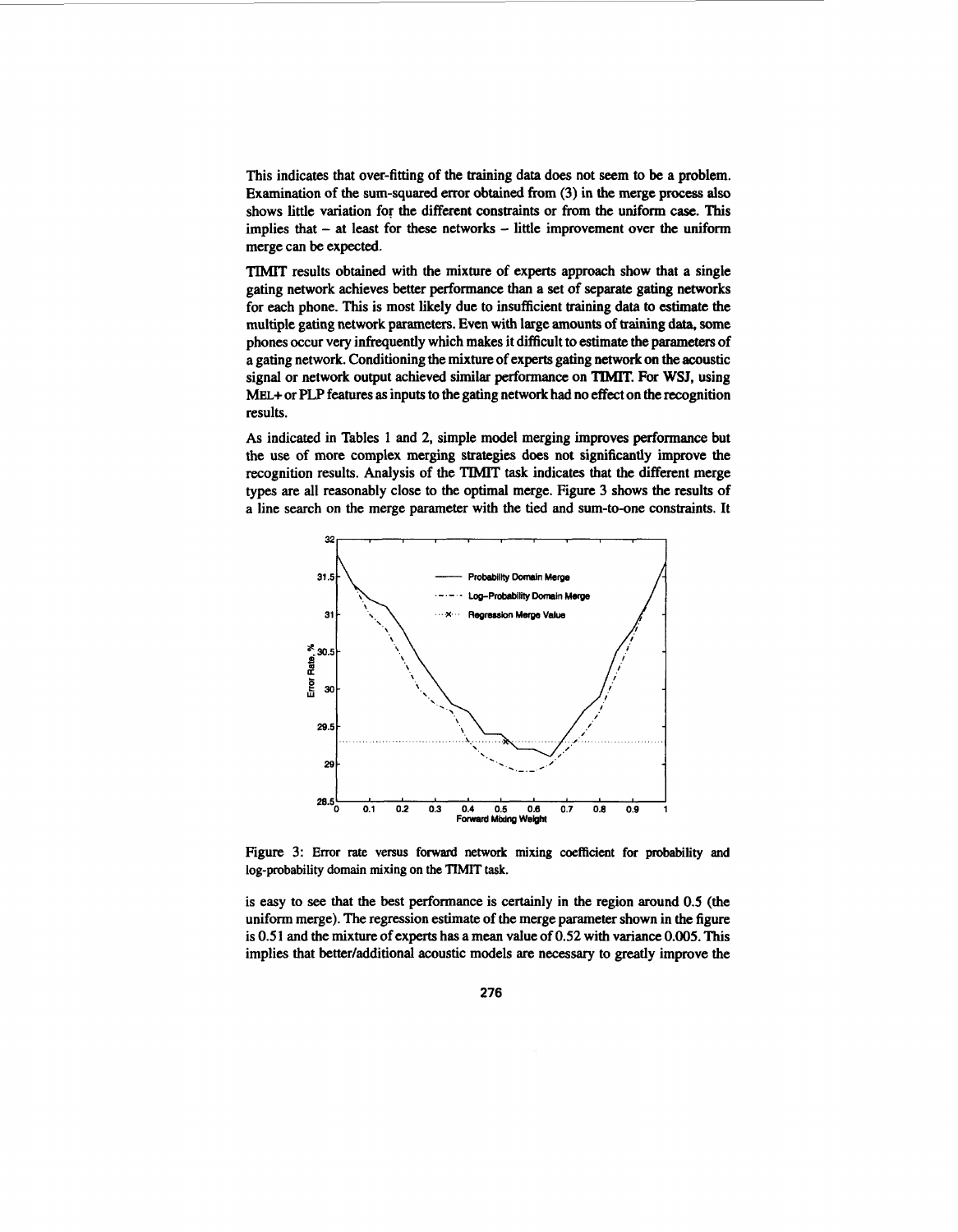## **TIMIT** results.

To determine which front-end merge provides the most improvement, forward and backward models with the same spectral representation were merged. Similar merges were performed across spectral representations with the same time indexing. The results are shown in Table 3 and indicate that both the variation in spectral representation and processing of different data are important to the merging process. In addition, merging all front-ends resulted in better performance than any of the subset of the front-end merges.

| Merge Type                     | ins. $%$ | sub. $%$ | del. $%$ | errors $%$ |
|--------------------------------|----------|----------|----------|------------|
| <b>AVERAGE FRONT-END MERGE</b> |          |          | 3.4      | 12.8       |
| <b>AVERAGE TIME MERGE</b>      | 0.8      | 8.3      | 3.6      |            |

Table **3:** Connectionist model **subset** merging results on the **WSJ** word recognition **task.** 

## **DISCUSSION**

This paper investigated various approaches to merging multiple, different acoustic models within **the** hybrid connectionist-HMM framework. Given the chosen acoustic models (recurrent networks), it was found that

- *0*  merging results in a significant reduction in error rate,
- the uniform, linear regression, and mixture of experts approaches all had ٠ similar performance, and
- *0*  the log-probability domain merging gave consistently better results.

The results presented here indicate the potential of **this** model merging approach. The fact that the linear regression and mixture of experts approaches did not do much better than the uniform merge may be a result of the selected networks. These techniques should show more significant gains when merging networks with different performance levels. *As* Figure 3 shows, the uniform merge of **the** logdomain probabilities may not be the best choice and research is planned in this area. In conclusion, **this** work shows model merging within the hybrid connectionist-HMM framework to be a very powerful mechanism for improving speech recognition performance. TIMIT results obtained with the merged system **are** the best **known** to **the** authors. Even with orders of magnitude fewer parameters, **the** merged system is competitive with state-of-the-art HMM systems on the **WSJ** task.

#### **ACKNOWLEDGEMENTS**

This work was partially **funded** by ESPRIT project **6487 (WERNICKE).** Tivo **of**  the authors **(T.R.** and **S.R.) are** supported by **SERC** fellowships. The authors would like to acknowledge MIT Lincoln Laboratory for providing the language model and Dragon Systems for providing the pronunciation lexicon for the WSJ **task.**